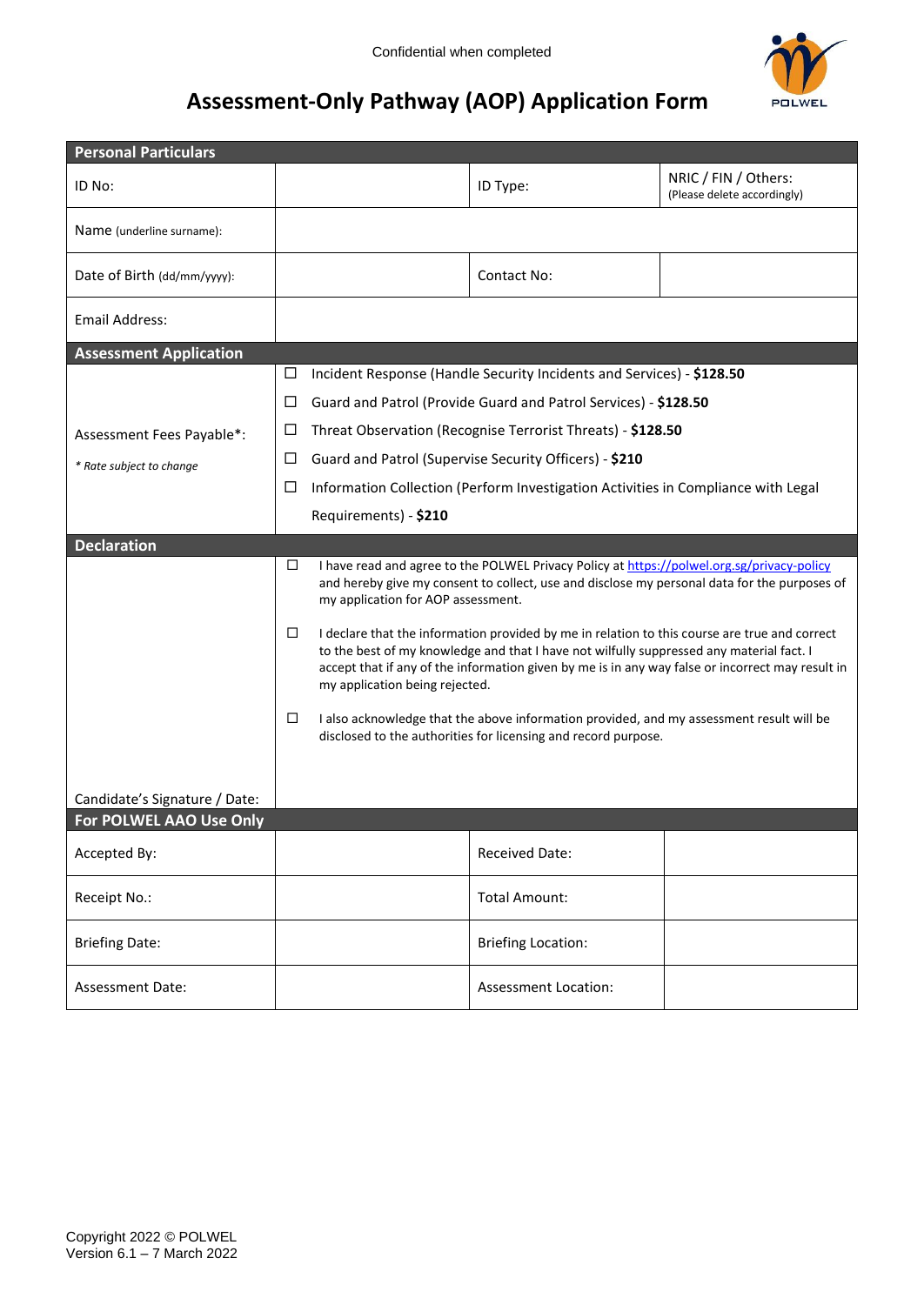## **Assessment-Only Pathway (AOP) Information Sheet**

- 1 AOP is currently available for the following Technical Skills and Competency (TSC) course titles:
	- 1.1 Incident Response (Handle Security Incidents and Services)
	- 1.2 Guard and Patrol (Provide Guard and Patrol Services)
	- 1.3 Threat Observation (Recognise Terrorist Threats)
	- 1.4 Guard and Patrol (Supervise Security Officers)
	- 1.5 Information Collection (Perform Investigation Activities in Compliance with Legal Requirements)

#### **Supporting documents to be produced**

2 Prior to the registration for AOP assessment, the candidate is required to seek written approval from Police Licensing Regulatory Department (PLRD) to be assessed via AOP and to submit the relevant documentation to POLWEL AAO.

#### **Application process**

3 Candidate may visit POLWEL AAO office (as follow) to submit the duly-completed Application Form and Self- Assessment Checklist, to be accompanied with the relevant approval document from PLRD.

POLWEL Co-operative Society Limited Approved Assessment Organisation 175A Bencoolen Street, #12-10 Burlington Square, Singapore 189650 Mondays to Fridays, 9am to 12noon or 2pm to 6pm - except Public Holidays

4 Assessment will only proceed with the relevant supporting document submitted, candidate fulfilling the minimum requirements of the Self-Assessment Checklist and upon full payment of the assessment. Payment can be made by NETS at POLWEL AAO office or via electronic banking.

#### **Conduct of assessment**

- 5 Assessment will be conducted within 10 working days from the acceptance of application. Once the assessment date and time are confirmed, POLWEL AAO will not permit further change.
- 6 The assessment will be conducted at a suitable venue as determined by POLWEL AAO. Candidate will be notified of the venue, date and time of assessment via email.
- 7 Assessment fees paid are non-refundable. If the candidate is absent on the day of assessment due to exceptional circumstances (such as medical reasons), candidate shall submit the relevant supporting documents for POLWEL AAO's considerations to reschedule the assessment date.